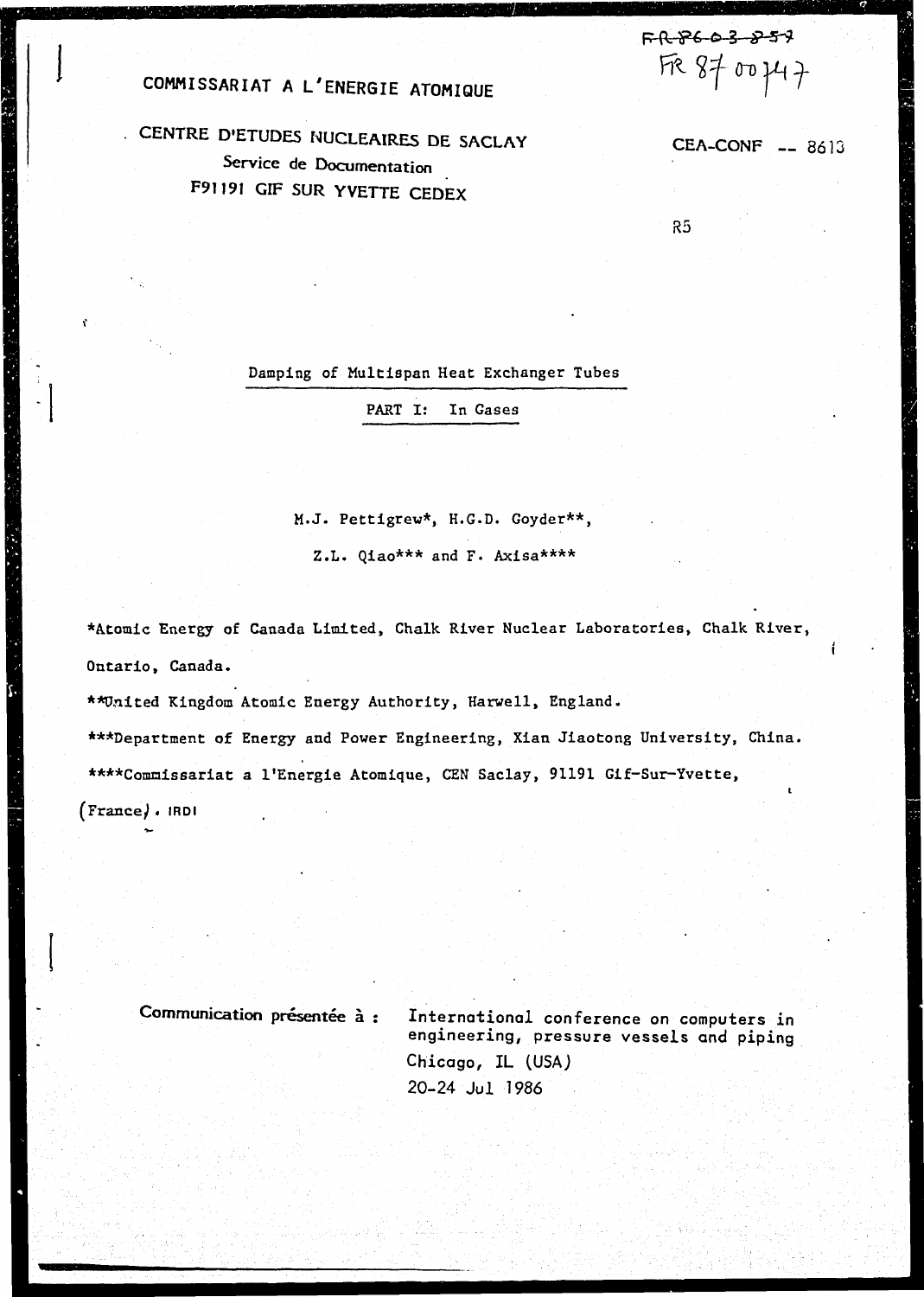# **ABSTRACT**

**Flow-Induced vibration analyses of heat exchanger tubes require the knowledge of damping. This paper treats the question of damping of multispan heat exchanger tuhes in air and gases. The different energy dissipation mechanisms that contribute to tube dacping are discussed. The available experimental data are reviewed and analysed. We find that the main damping mechanism in gases is friction between tube and tubesupports. Damping is strongly related to tube-support thickness. Damping values are reconnended for design purposes.** 

#### **NO.VES.'CI-ATl'RE**

- **d tube diameter, mm**
- $D_{\mathbf{S}}$ **support diameter, mm**
- **f tube frequency, Hz**
- \*t " **tube length**
- $\iota_{\mathtt{m}}$ **characteristic span length**
- I. **support thickness, nx>**
- N **number of spans**
- t **tube wall, mm**
- **Ç damping ratio,** *%*
- **«n = normalized damping ratio,** *7*
- **?nc normalized damping ratio corrected,** *%*

### **IfTRCDUCTIO»**

**Fxcessive flow-induced vibration may cause heat exchanger tube failures either by fatigue or by frettirg-wear. To avoid such problems, a thorough ficw-ir.duced vibration analysis should be carried out at the design stage. This involves calculating the tube response to vibration excitation mechanisms, such as periodic wake-shedding and random turbulence, and the prediction of critical flow velocities for fluidelastic instabilities. These calculations require a knowledge of tube damping.** 

**Part 1 of this paper pertains to damping of multispan heat exchanger tubes with air or gas on the shell-side. Heat exchanger tubes with water or liquid on the shell-side are discussed in Part 2(1). The different energy dissipation mechanisms that contribute** 

**to tube damping are discussed. The available experimental data are reviewed and analysed. Damping values are recommended for design purposes.** 

## **EKF.P.GY DISSIPATION MECHANISMS**

**As mentioned in (2), there are several possible energy dissipation mechanisms that contribute to tube damping, namely:** 

- **internal or material damping,**
- **viscous damping between the tube and fluid,**
- **squeeze-film damping in the clearance between tubes and tube-supports,**
- **flow dependent damping due to fluid flow around the tube,**
- **damping due to fluid flow inside the tube,**
- **damping due to friction at the tube-to-tubesheet Joints,**
- **damping due** *to* **friction between tubes and tubesupports, and**
- **energy dissipated by tube impact on the support and by the resulting travelling waves.**

**Material damping is very small in heat exchanger tubing. Kaslir.ger and ThompsonQ) measured damping ratios of roughtly 0.01Z on tubes welded or brazed at both ends with no Intermediate support. For such welded tubes, reatertal damping is dominant since the contribution from other energy dissipation mechanisms Is minimal. Thus, the contribution of material damping may be neglected.** 

**Since viscosity and density are very small in air and light gases, tube-to-fluid viscous , damping and squeeze-filn damping are not significant. These damping mechanisms may be appreciable in heavy gases. However, since we have no information at present on viscous damping and squeeze-film damping in heavy gases, it Is conservative to ignore them. As discussed In (1), these energy dissipation mechanisms are very important in liquids.** 

**Gas flow through a tube bundle will affect damping. This is difficult to study since it Is difficult to separate energy dissipating fluid forces and fluiddynamic excitation forces. Sone researchers talk about**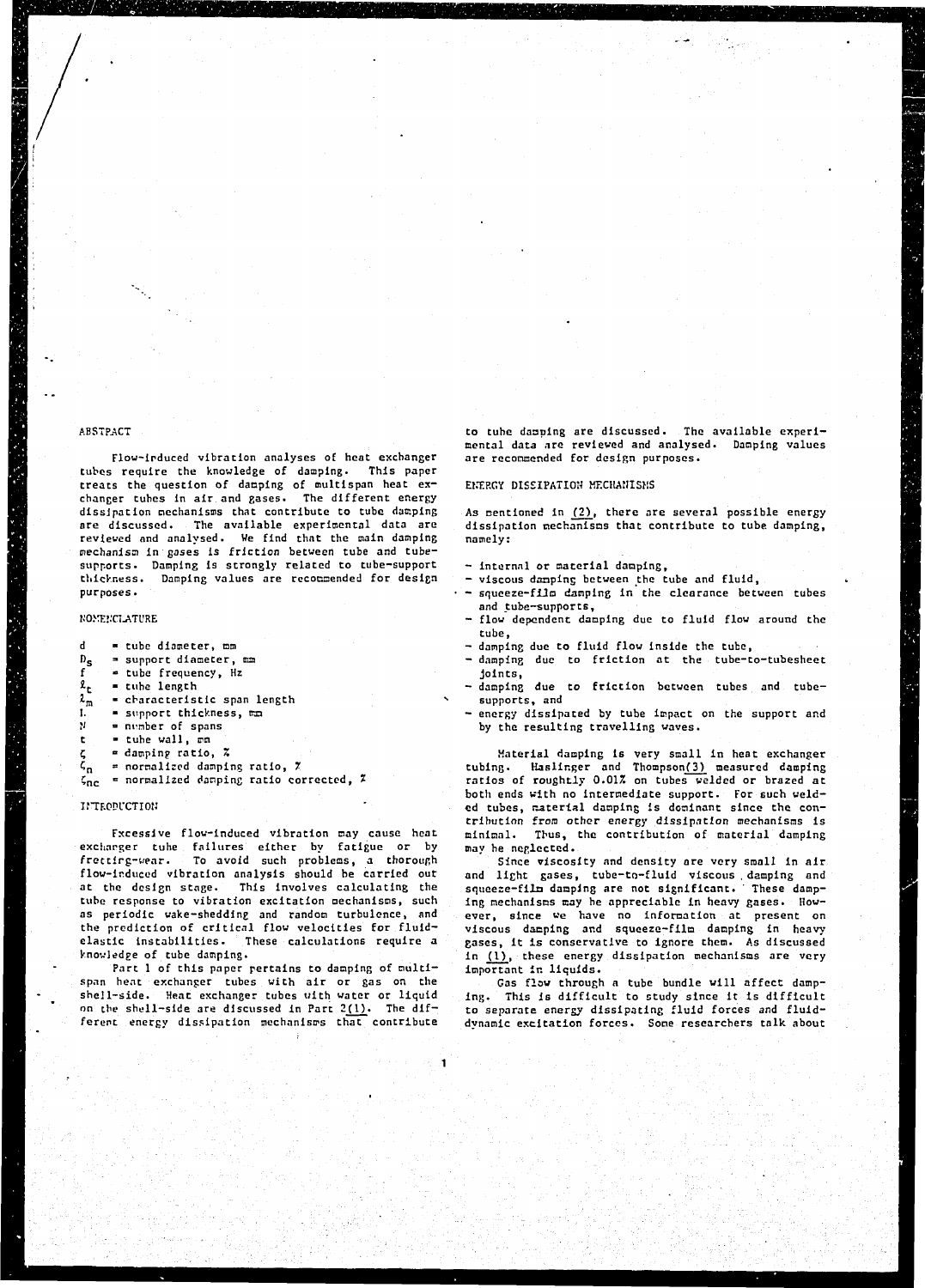**nrr.itlvc damping .it flow velocities close to critical frow velocities for fluid-elastic instability. In this paper, we assume that flou dependent damping la taken care of In the fluid-elastic Instability phenomena since Instability is related to the fluid-dynamic forces. However, flow dependent damping could affect the response to periodic wake-shedding or to random turbulence excitation.** 

**Fluid flow Inside a tube Is unlikely to affect damping unless the flow velocity is very high (i.e.,**  approximately that required for parallel flow fluid**elastic instability). Such Internal flow velocities are not normally encountered in heat exchanger tubes. However, two-phase flow or sloshing due to partially filled tubes would contribute to damping,. One Investigator has studied this phenomenon(4). This source of damping depends very much on flow regime and void fraction. It would be premature to rely on the contribution of this energy dissipation mechanism until it is investigated thoroughly.** 

**Some energy may be dissipated due to friction at the tube-to-tubesheet joints. This will obviously depend on the type of tube joint. Friction should be insigrlfleant in welded joints as explained earlier. For a tuhe carefully clamped at both ends but without interrc-diate support, we have neasured damping ratios of roughly 0.07\* over a frequency range of 40 to 150 I'yf?). In a different experiment on a cantilever tube hyori-ulically expanded In one tubesheet, damping was**  roughly 0.2%(5). Haslinger and Thompson(3) measured somewhat less danping, 0.2% on large single span tubes **with rolled joints at both ends. Measurements.on bent tubes (i.e., large bends for thermal expansion) welded at both ends with an intermediate rolled joint, yielded dnnplrp values of 0.4 - 0.87.(6). The above damping data is outlined in Table 1. Thus, friction in the tube joints may contribute some damping depending on the type of joints. Since it is relatively small, it is prvdent not to consider It at least until it is better understood.** 

**It is now clear that the remaining mechanisms, friction (coulomb) danping together with impacting, are the nnjt Important energy dissipation mechanisms in gas Lent exchangers. Most of this energy is dissipated**  hetweer the tubes and the tube-supports. For this **paper, we shall not distinguish between friction damping and the energy dissipated by Impacts and the resulting travelling waves. The individual investigation of each of these two mechanisms is the subject of further work.** 

#### **APFPWCh**

**Heat exchanger tube dynamics is inherently a nonlinear phenomenon since it depends largely on the dynnric interaction between tubes and tube-supports. This is particularly so for friction type damping which depenc's entirely on the relative motion between tubes and tube-supports. The analysis of this phenomenon would require a time domain non-linear simulation of the tube dynamics in which the details of sliding friction and impacting between tubes and tube-supports is modelled. Unfortunately, ve are not yet at that stage, lacking the detailed information required to model the dynamic Interaction between tubes and tube-supports. Furthermore, the required non-linear analysis is difficult and is not yet readily available to the designer. Sore progress has been made in this area with the development of codes such as VIBIC(7) and TFPF!,-** *F\'lC'rC~(jj)* **to predict fretting-wear of heat exchanger tubi-s. These codes could be adapted to study damping of heat exchanger tubes. This could be the subject of** 

**interesting future studies.** 

**However, for the tine being, we are limited to quasi-linear vibration analyses(9,10) for which we have to obtain an equivalent linear damping value. Values of damping may be obtained experimentally. However, most measurement techniques tend to underestimate nonlinear effect since they mostly rely on the vibration being linear. This almost always results In an overestimate of the damping value If the vibration Is non-' linear.** 

**The objective of this paper la to recommend appropriate damping values based on available data. There are a few publications devoted to heat exchanger tube damping, I.e., References (11,12,13,14 and 15). In addition, there Is some useful damping information buried in a number of other publications related to heat exchanger vibration. We have extracted data from nearly twenty-five references which cover many geometries and include several measurement methods. [lost of this information' Is qualified as being tentative or preliminary. This is not surprising considering the non-linear nature of the problem and the difficulties inherent In measuring damping.** 

**The danping data expressed as the damping ratio,**  varied from 0.2 to 8%, which is not very useful **information from a design viewpoint. Thus, the data**  was analysed to find trends and to outline the more **relevant** parameters. Damping values and important **relevant parameters. Danping values and important parameters such as tube frequency, f, diameter, d, support thickness, L, span length, diametral clearance between tube and support, Ds-d, wall thickness, t, tube-ar.d-support materials, and number of spans, N, were computerized to facilitate the analysis. Our approach is to establish a conservative but realistic minimum danping criterion based on the analysis of the above data. We propose to take the lower decile of the available data as a minimum damping level. This is reasonable since the smaller damping values measured are usually the more reliable and since vibration problems are usually associated with the lower damping values. On the other hand, taking the lower docile , it is not unduly conservative. The higher damping values reported may have been due to anomalies such as crooked tubes or misaligned supports and are probably not representative of normal heat exchanger tubes.** 

#### PARAMETFRS INFLUENCING DAMPING

**As observed by Goyder(16), there are two principal types of tube motion at the support: rocking motion and lateral motion, as shown in Figure 1. Damping due to rocking motion is likely to be less and thus, may be more relevant in practice. Rocking type motion is predominant in the lower modes. The type of motion at a given support may be a combination of rocking motion and lateral notion.** 





**2**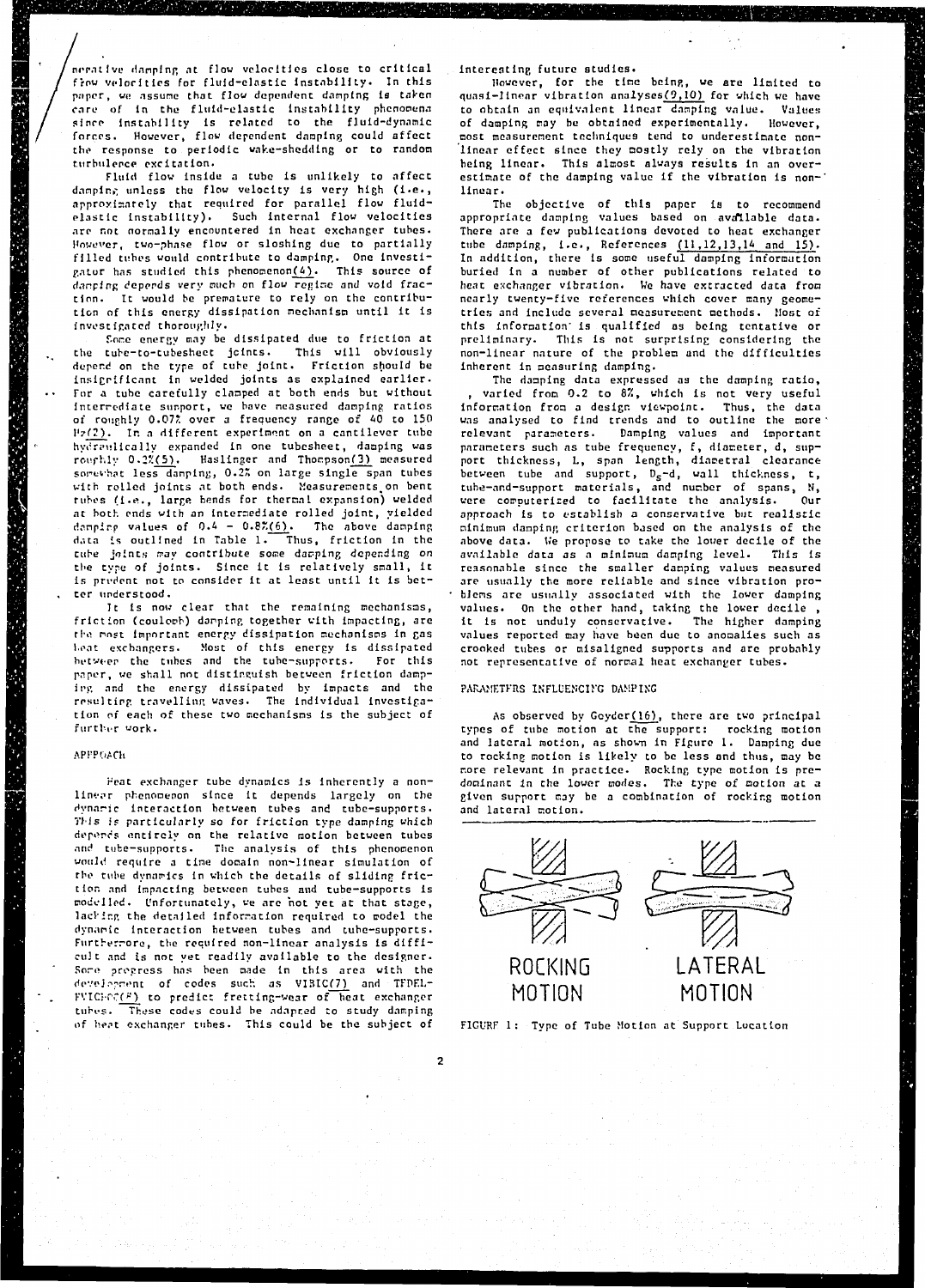The dynamic interaction between tube and tubesupports may be categorized in three main types, namely: sliding, impacting and scuffing which is impacting at an angle followed by sliding (see Figure 2). In practice, the dynamic interaction between tube and tube-support may be a combination of the above. The energy dissipated by sliding is due to friction and is related to the product of contact force and displacement. The energy dissipated by impact is in the form of local deformation of the support followed by stress wave propagation in the support and local deformation of the tube followed by high frequency travelling waves In the tube.



FIGUPE 2: Type of Dynamic Interaction between Tube and Tube-Support

The available data was reviewed in an attempt to find trends or significant parameters as follows.

# Fffect of lumber of Supports

Assuming that span length and all other tube paraneters are kept constant, the total vibration energy in a tube is proportional to the number of spans. The energy dissipated by friction at the support is obviously related to the number of supports.

In a two-span heat exchanger tube with one support, there is the vibration energy of two spans but only one support to dissipate energy. Thus, damping should be less than for a tube with a large number of spans and a large number of supports. There appeared to be such a trend in the available damping data. Accordingly, the data was normalized such that:

$$
\sigma_n = \zeta N/(3-1) \tag{1}
$$

where  $\zeta_0$  is the normalized damping ratio and N is the of spans. The normalized damping ratios are number<sup>1</sup> shour in Figure 3 against tube frequency.



FIGURE 3: Damping of Heat Exchanger Tubes in Air. Synhols: **E** (12),  $\phi$  (13),  $\Diamond$  (14),  $\angle$  (16),  $\triangle$  (17), X(18), +(19), O(20,21), **E**(22),  $\Box$ (23), **E**(24), **e**(25),  $\phi$ (26). ## Effect of Frequency

From the data of Figure 3, it is not possible to establish a trend with frequency. There is no obvious reason why there should be a trend with frequency. Thus, frequency does not appear to be a significant paraneter.

## Vibration Amplitude

There is no conclusive trend of damping as a function of amplitude. Very often, the amplitude is not given with the damping measurements. Some researchers say that danping decreases with vibration amplitude. For sliding type damping, this would make sense since friction does not increase with amplitude as would be expected from linear damping. Thus, it would be reasonable to expect damping to decrease with amplitude.

Other researchers have found damping to increase with amplitude. This may be explained as follows. At low amplitude, the tube is in contact with the support and sliding type friction dominates. At higher amplitude, the tube may start rattling within the tubesupport. This would cause inpact type danping and non-linearities which would tend to increase damping-In practice, both sliding and impacting are possible and a definite trend of damping as a function of amplitude has not been established.

#### Effect of Piameter or Mass-

Large and massive tubes should experience large friction forces and the energy dissipated should be large. However, the potential energy in the tube would also be proportionally greater in the more massive tubes. Thus, the damping ratio which is related to the ratio of energy dissipated per cycle to the potential energy in the tube should be independent of tube size No meaningful trend over the range of or mass. diameters 13 to 25 mm was observed although this parameter was not specifically studied in any of the publications reviewed.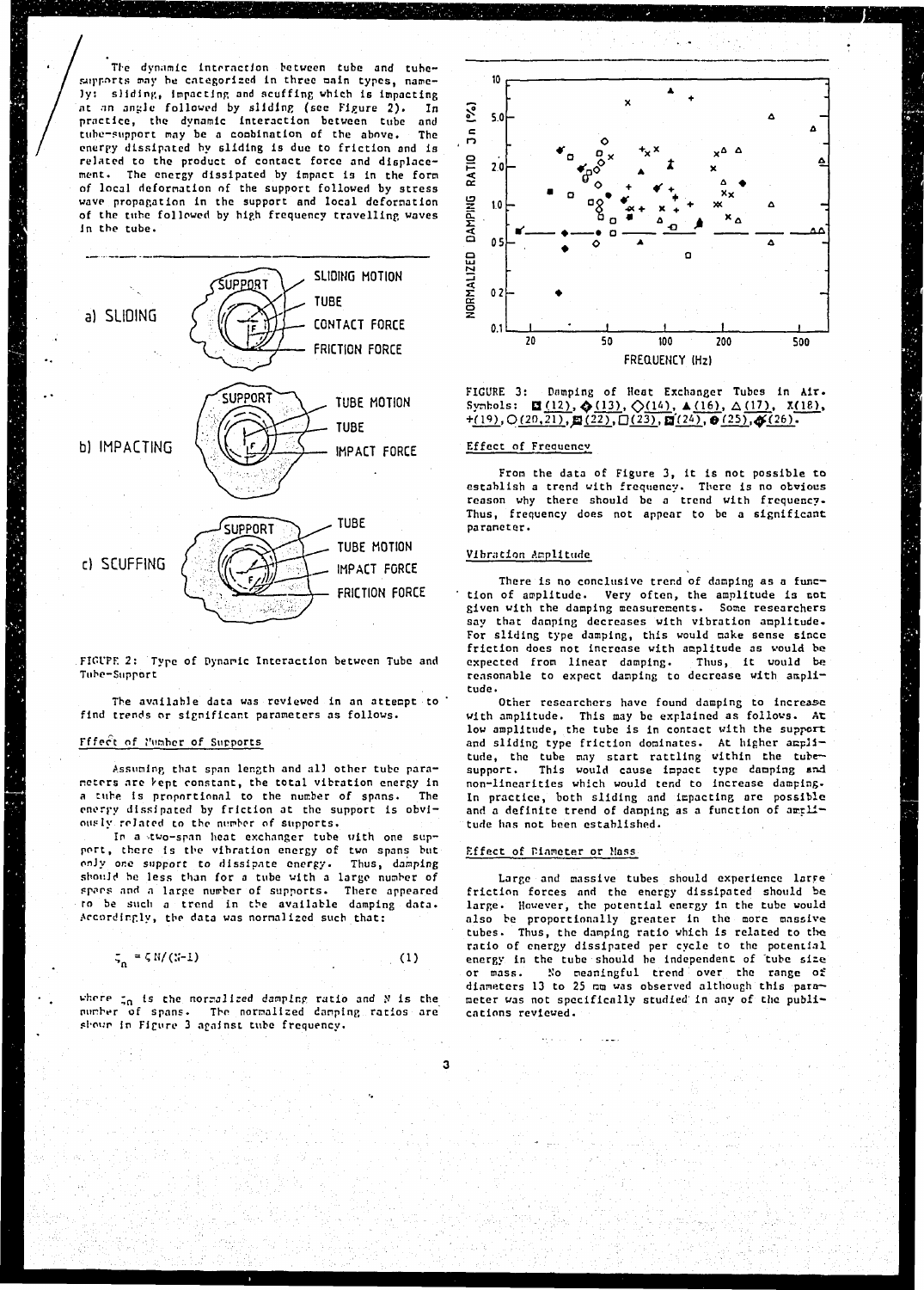# **•ffrrt of Side Loads**

**Tn rcnl heat exchangers, side loads arc possible due to nisnllrnnent of the tube-supports or due to fluid rirai; forces. Side loads nay Increase or reduce damping. Snail side loads may'prevent Impacting arid tlius, reduce damping, whereas large side loads may increase damping by increasing friction.** 

**Coyder( 17) measured damping ratios as low as** *0.27.*  **in an experiment on a carefully aligned tube with a single support. When the support was misaligned the (limping increased to 0.87. In both cases, the tube was impacting against the support in a rocking type of motion.** 

**With lateral type notion, which is uncommon for low frequency nodes of vibration, the reversed was observed. Damping increased from 1Â for high side load**  to  $P^*$  for zero side load. This is because tube impacting with lateral motion tends to decrease with side **load.** 

**In practice and in the majority of the experiment reviewed here, misalignment and side load are not a controlled parameter. This probably explains the large**  scatter in the damping data. **doslfner cannot take advantage of this parameter to increase damping. Therefore, minimum damping values should be used in design.** 

# Fffect of **Hipher** Modes

**Damping appears to decrease with mode order for mode order higher than the number of spans(13,18). This is not surprising since these, higher order modes involve relatively less interaction between tube and tube-support. These higher modes are very rarely the cause of problems in practice.** 

#### **Fffect nf Support Thickness**

**There is a clear indication in the reviewed data**  that support thickness is a dominant parameter. **refcrences(13,1&) show that damping is roughly proportional to support thickness up to about 15 mm (see Figure £) . Beyond 15 mm, it is not clear that thicker supports increase danpinp. Blevins(13) found little increase in damping beyond 19 mm thickness.** 





As a first attempt to take support thickness into consideration, we corrected the damping data linearly for support width less than  $12.7$  mm such that

 $\zeta_{nc} = \zeta_n (12.7/L)$  (2)

where L is the support thickness in  $mn$  and  $\zeta_{nc}$  is **the corrected normalized danplng ratio. The value of 12.7 ran (0.5 in.) was chosen for convenience. Many heat exchanger tube-supports are this thickness or' wider. The above relationship is illustrated In Figure 5 which shows damping as a function of support thickness. The corrected damping ratio Ç <sup>n</sup> <sup>c</sup> Is shown versus frequency In Figure 6. Already a reasonable design reconnendation emerges from Figure 6. However, It Is clear that additional data are required to establish the effect of support thickness with certainty-**



FIGURE 5: Damping Ratio vs. Support Thickness for all Available Data: Damping Correction Curve as a Function of Thickness. Symbols: **El** (12),  $\oint (13), \bigcirc (14), \blacktriangle (16),$ <br> $\Delta(17), \chi(18), + (19), \bigcirc (20,21), \textbf{g} (22), \bigcirc (23), \textbf{g} (24),$  $Q(25), \phi(26).$ 

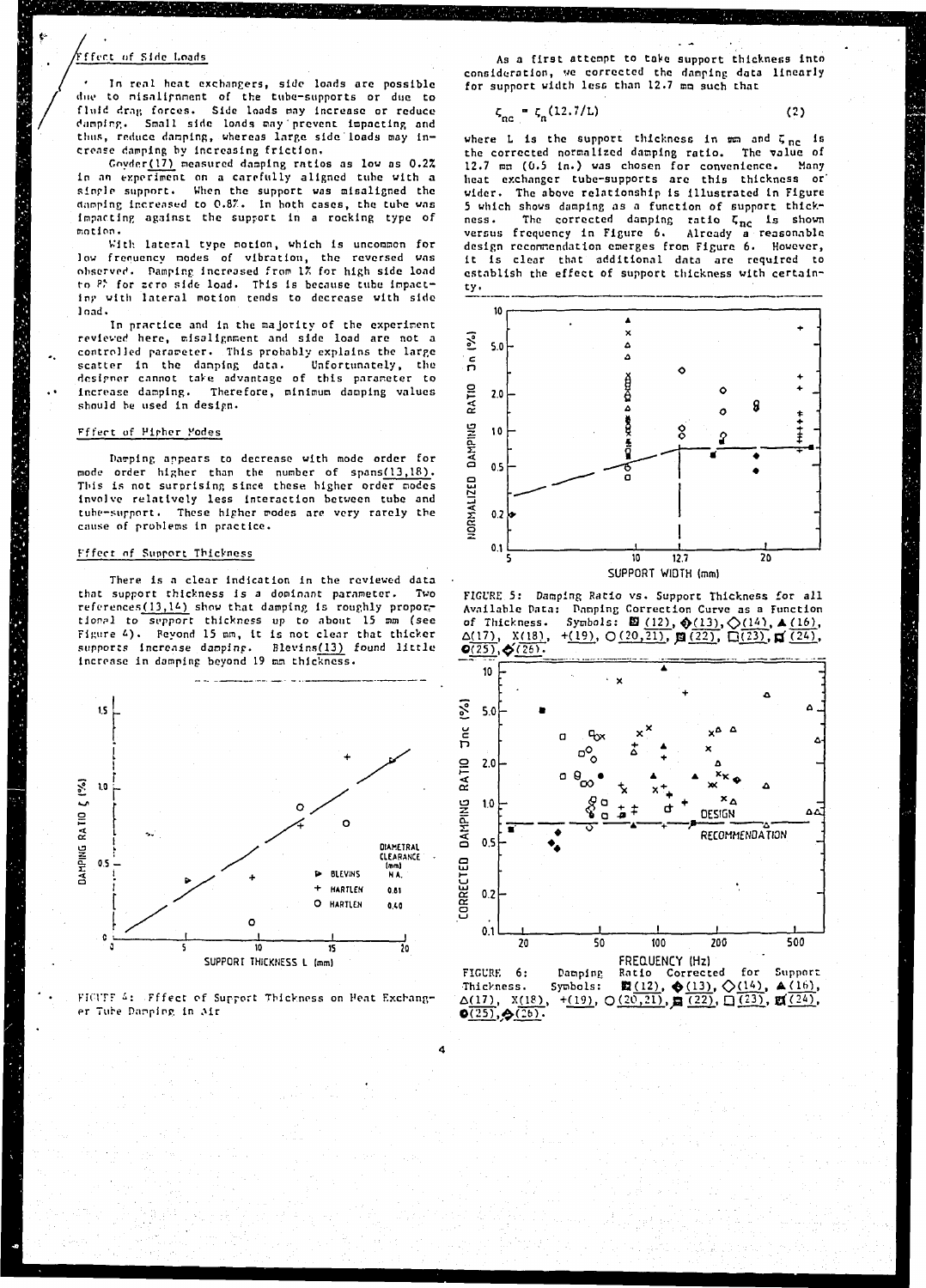**The relationship with support thickness nay be explained. The energy dissipated by friction is proportional to the product of contact force and displacement. The contact force should be independent of support thickness. However, the displacement should be proportional to support thickness for rocking type motion with sliding interaction with the tube-support, as shown in Figure 7a. Sliding interaction between tube and tube-support and rocking notion are expected for lower vibration amplitudes. These are the conditions of Interest in practice.** 

**Pamping due to rockiny, type motion with impact interaction should also increase with support thickness. The inpact forces are expected to increase with support thickness, as shown In Figure 7b. Pampinp due to lateral type notion, however, should not he affected by support thickness.** 



**FIGl'PF 7a: Sliding Interaction: Fffect of Support Thickness** 



**THIN SUPFOTT** 



**THICK SUPPORT** 

**FinuFF 7h: Impacting Interaction: Effect of Support Thickness** 

**The above relationship Is simple but not very elegant» Vie tried noro rigorous approaches to correlate damping with support thickness. Ke know that the total vibrating energy of a tube is related to its length, £,t. On the other hand, the total energy dissipated in the supports is related to their thickness, L. Therefore, damping should be a function of the dimensionless number (L/£ <sup>t</sup> ) . For convenience we use a characteristic span length,** *I* **<sup>m</sup> , to represent tube length. We take** *la* **as the average of the three longest spans. This is based on the assumption that the lower nodes, which Involve primarily the longest spans, are the more vulnerable to vibration. Modes involving the shorter spans are less vulnerable since the ratio o.f energy dissipated at the support over the vibration energy in the tube (i.e., the damping) is larger. This is a crude attempt at weighing the effect of mode shape in the damping analyses.** 



**FICURE 8: Effect of Dinensionless Support Thickness,**   $(L/\ell_{\rm m})$  on Damping. Symbols:  $\blacksquare(12)$ ,  $\spadesuit(13)$ ,  $\bigcirc$  (14), **A**(16), A(17), X(18), +(19), O(20,21), **p**(22), D(23),  $\mathbf{H}^{(24)}$ ,  $\mathbf{0}^{(25)}$ ,  $\mathbf{0}^{(26)}$ .

**The normalized damping ratio is presented as a**  function of (L/L<sub>m</sub>) in Figure 8. It appears that an **exponent of 0.5, i.e., (L/J.tn)0-5, fcest fits the minimum damping values. Here again the trend is not clear. Additional data are required. Figure 9 shows the term Çn (l/£,n)~0 -5 against tube frequency. It suggests a minimum reasonable damping level.** 

# **Effect of Clearance**

5

**For the normal range of tube-to-tube-support diametral clearances (i.e., 0.40 to 0.80mm), there is no conclusive trend in the reviewed'damping data. For**  very small clearances, in the order of 0.20  $mm(14)$ , **damping appears to be larger.** 

**Although surprising at first, the relatively weak effect of clearance may be explained. A heat exchanger tube would normally touch most supports on one side or**  the other. Thus, the dynamic interaction between tube **and support is taking place near one side and is not much affected by the proximity of the opposite side which depends on the diametral clearance. This is true "in most cases except when the vibration amplitude is very large or the clearance is very small. Therefore,**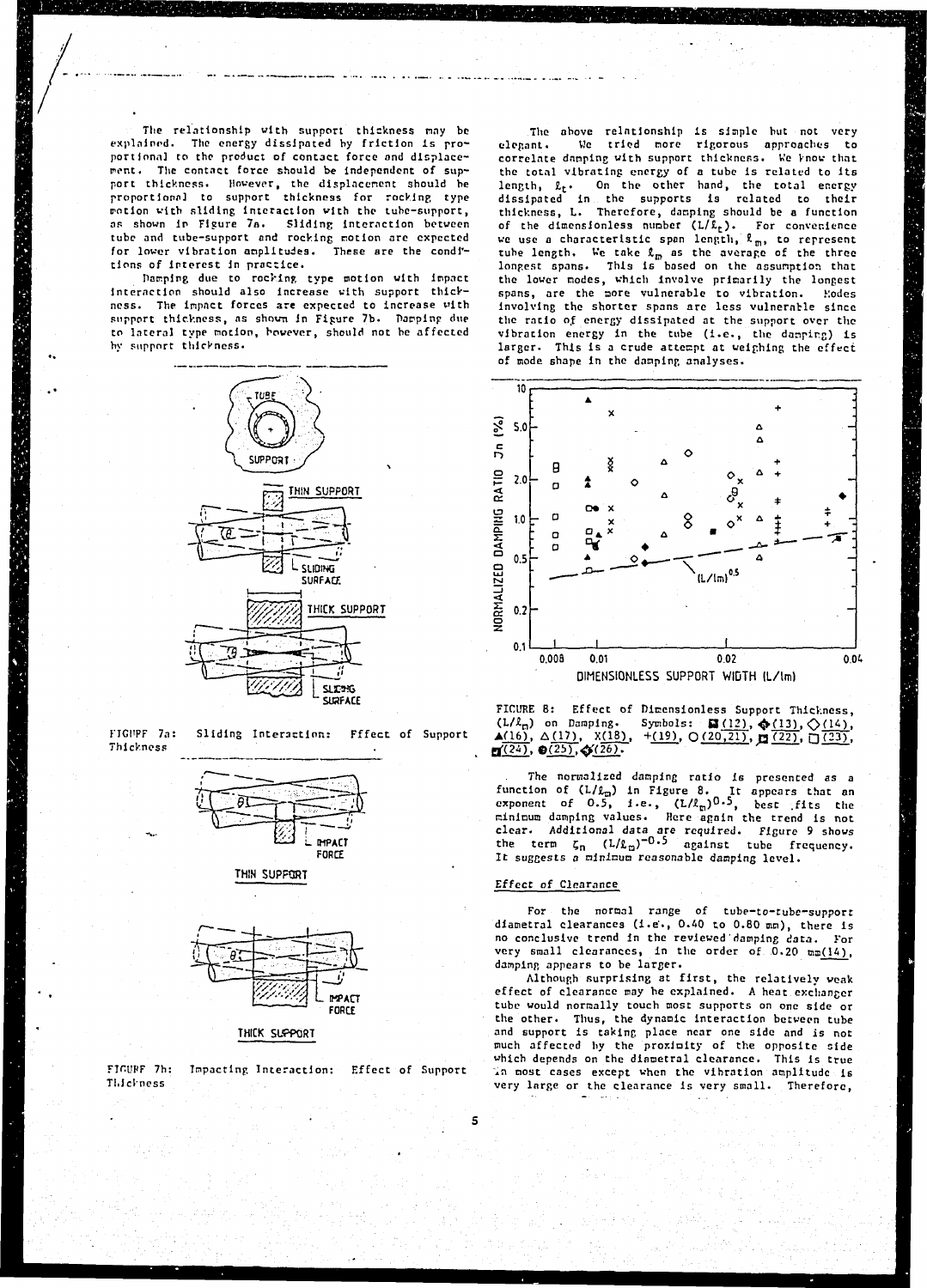

**FIGL'PF 9: Damping Normalized for Support Thickness with Dimensionless Term Cn(L/J. ) -0.5 Symbols: B(12),^(13) ,**   $\Diamond$ (14), **A**(16),  $\triangle$ (17), X(18), +(19),  $\Diamond$ (20.21),  $\Box$ (22),  $\Box$ (23),  $\Box$ (24),  $\Theta$ (25),  $\oint$ (23).

**damping should not be iruch affected by clearance. It Js possible that side forces in the support be larger for very snail clearances thus explaining the somewhat higher damping in the latter case.** 

# PESICP PECONTREPATIONS

**Following the above discussions, we have derived two expressions to evaluate damping. Our approach is to obtain a reasonable minimum damping value. This is achieved by taking the damping level at roughly the lower decile of the available damping data as already explained.** 

**The first expression is derived from Figure 6. This expression takes into account the number of spans**  and the support thickness. The damping ratio (in per**cent) of a heat exchanger tube is given by:** 

$$
\zeta = 0.7 \left( \frac{N - 1}{N} \right) \qquad \qquad \text{if } L < 12.7 \text{ } \Longrightarrow
$$
\n
$$
\zeta = 0.7 \left( \frac{N - 1}{N} \right) \qquad \qquad \text{if } L \geq 12.7 \text{ } \Longrightarrow
$$
\n(3)

**This is a simple expression based on the results of two researchers(13,'&) who observed that damping is propoi tiona] to. support thickness up to roughly 15 mm as illustrated in Figure A. Although not very' rigorous nor elegant, this expression is practical and satisfies the available data reasonably well. Let us illustrate its application with examples. Suppose the hypothetical tube !!o. 1 for which N=5, L=15 mm, and im=0.6 m. For this tube Ç =0.58". Suppose now tube Ho. 2 for which K-10, L-10 nn, and** *lm-0.b* **n. For this second tube Ç=0.496?.** 

**The second expression is more elegant. It is also based on the dominant effect of support thickness. It is derived from Figures 8 and 9, that is** 

$$
\zeta = 5 \left( \frac{x-1}{x} \right) \left( \frac{1}{z_m} \right)^{0.5}
$$
 (4)

**This expression also fits the minimum danping data reasonably well. The available data are not sufficient to choose one expression over the other. However, we recommend the second expression for design application since it is more rigorous and less conservative in many cases. It would give for hypothetical tube Ko. 1,**   $\zeta$ =0.63% and for No. 2,  $\zeta$  =0.58%.

**The above expressions, apply to the normal range of heat exchanger tubes, that is: diameters from 12 to 25 cm, support thicknesses from 6 to 25 en, diametral clearances from 0.4 to 0.8 mi, and frequencies from 20**  to 600 Hz. This range of parameters corresponds to the **available damping data.** 

**The above expressions are somewhat tentative. Fundamental work is required to establish the trends with more certainty and to confirm the form of the expressions. For example, the effect of clearance, the effect of tube and support materials, the contribution of impact danping and the effect of support thickness, in particular narrow supports, shot-Id be studied. Additional measurements on realistic heat exchanger tube configurations are necessary to validate the damping expressions from a statistical point-of-view. Howover, the above expressions provide a practical and reasonable minimum danping criterion based on the currently available data.** 

# **CONCLUSION**

**Kxpresslons are recommended to evaluate damping of heat exchanger tubes with gases on the shell-side. Support thickness is a dominant parameter whereas diametral clearance between tube and support is much less important. Other parameters such as frequency, mass and diameter do not appear relevant.** 

## **ACKKOU.FrGKrcNTS**

**6** 

**The authors have benefited from discussions with H.T. Hartlen, Ontario Hydro, and R.J. Poger, University of Hew Brunswick. Their contributions are gratefully**